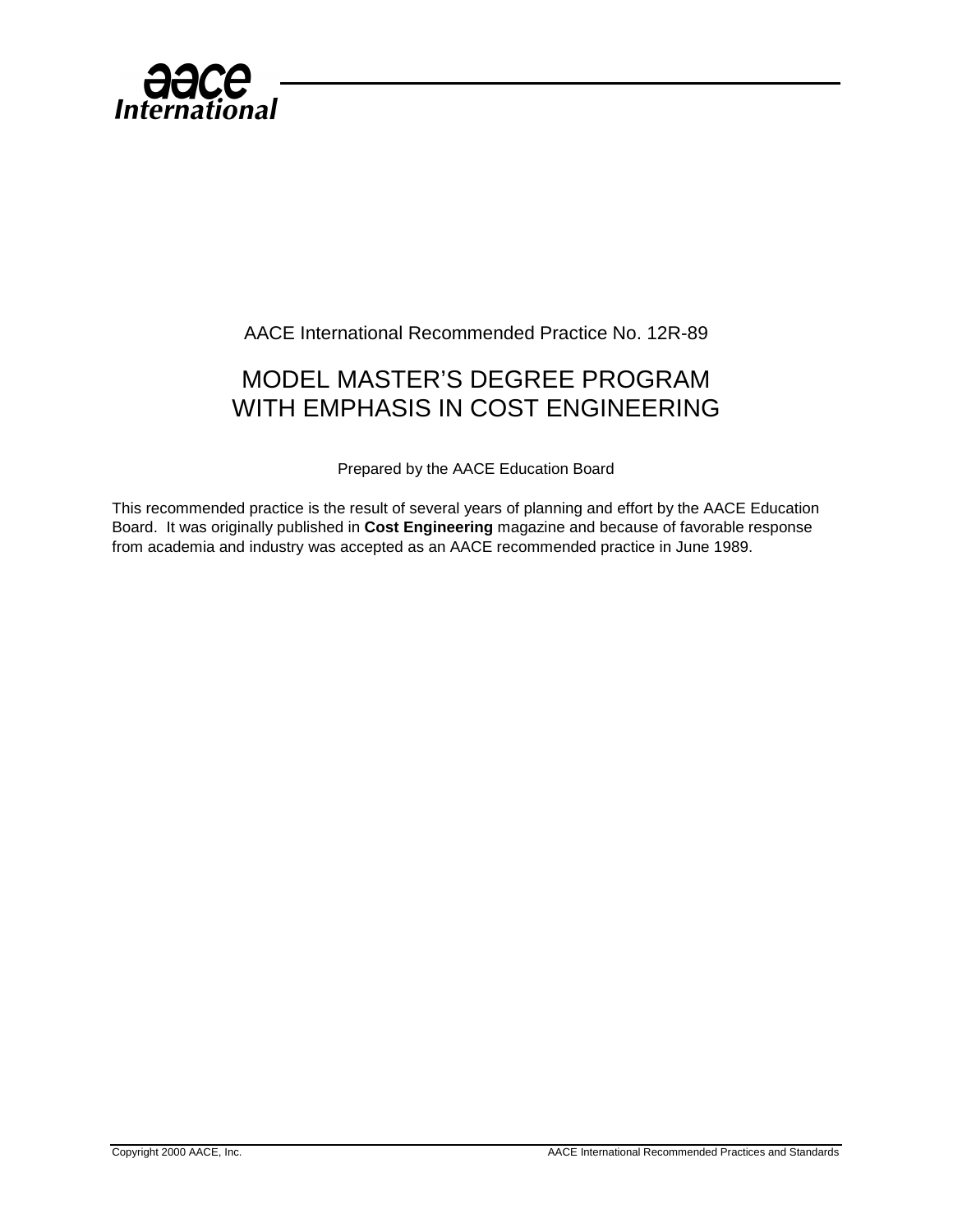# **Recommended Practice No. 12R-89**

Model Master's Degree Program With Emphasis in Cost Engineering



November, 1990

#### **INTRODUCTION**

This model course of study for a master's degree program with emphasis in cost engineering is a product of the Education Board of the American Association of Cost Engineers. The purpose of this document is to support post-graduate education in cost engineering by providing the following:

- guidance to faculty and students in the formulation of master's degree programs that will concentrate on cost estimating, cost control, planning and scheduling, and project management;
- a basis for evaluation of university programs for purposes of qualifying such schools for AACE education support;
- a basis for qualifying proposed degree programs of individuals who have applied for AACE graduatelevel scholarships; and
- a basis for course selection or self-study where no college program exists.

The curriculum for this course of study is based upon the content of "Required Skills and Knowledge of Cost Engineering," a document that defines cost engineering performance standards, which was adopted in 1987 as an AACE Recommended Practice.

A master's-level program in cost engineering should include prerequisite undergraduate courses like engineering economics, basic scheduling and cost estimating, introduction to computers, business law, financial accounting, and technical writing. These courses are identified in the model. An important aspect of the program is that it recognizes the worth of hands-on experience and continuing education courses and stipulates that "in lieu of college credit, the student may be qualified through attendance at company training programs, commercial short courses, self-study programs, or qualification exams."

Five primary subject areas are recognized as required for the cost engineering knowledge base:

- motivational management;
- statutory aspects of personnel management;
- fundamentals for business project management;
- advanced economic analysis; and
- advanced cost estimating.

These subjects are considered essential for the professional cost engineer. Electives allow for an emphasis in computer applications, contract preparation and administration, operations management, statistics, value engineering, productivity, and applied project management. The model also permits students to personalize their education by taking approved electives that create an emphasis in special topics in cost engineering. Optional in the program is a thesis, which could be a cost engineering survey or a research project on a cost engineering subject, depending on the requirements of the school implementing the master's degree program.

The course model provides course descriptions and outlines components of each subject. The Section I summary is an at-a-glance look at the entire program. The course of study for a master's degree program with emphasis in cost engineering and project management was approved in 1987 by the AACE Board of Directors. Subsequently, the course outline was published and a number of universities critiqued the model and indicated their interest in the program. In June 1989, AACE's Board of Directors approved the program as an AACE Recommended Practice.

#### **SECTION I—SUMMARY**

A. Undergraduate Prerequisite Subjects Credits/course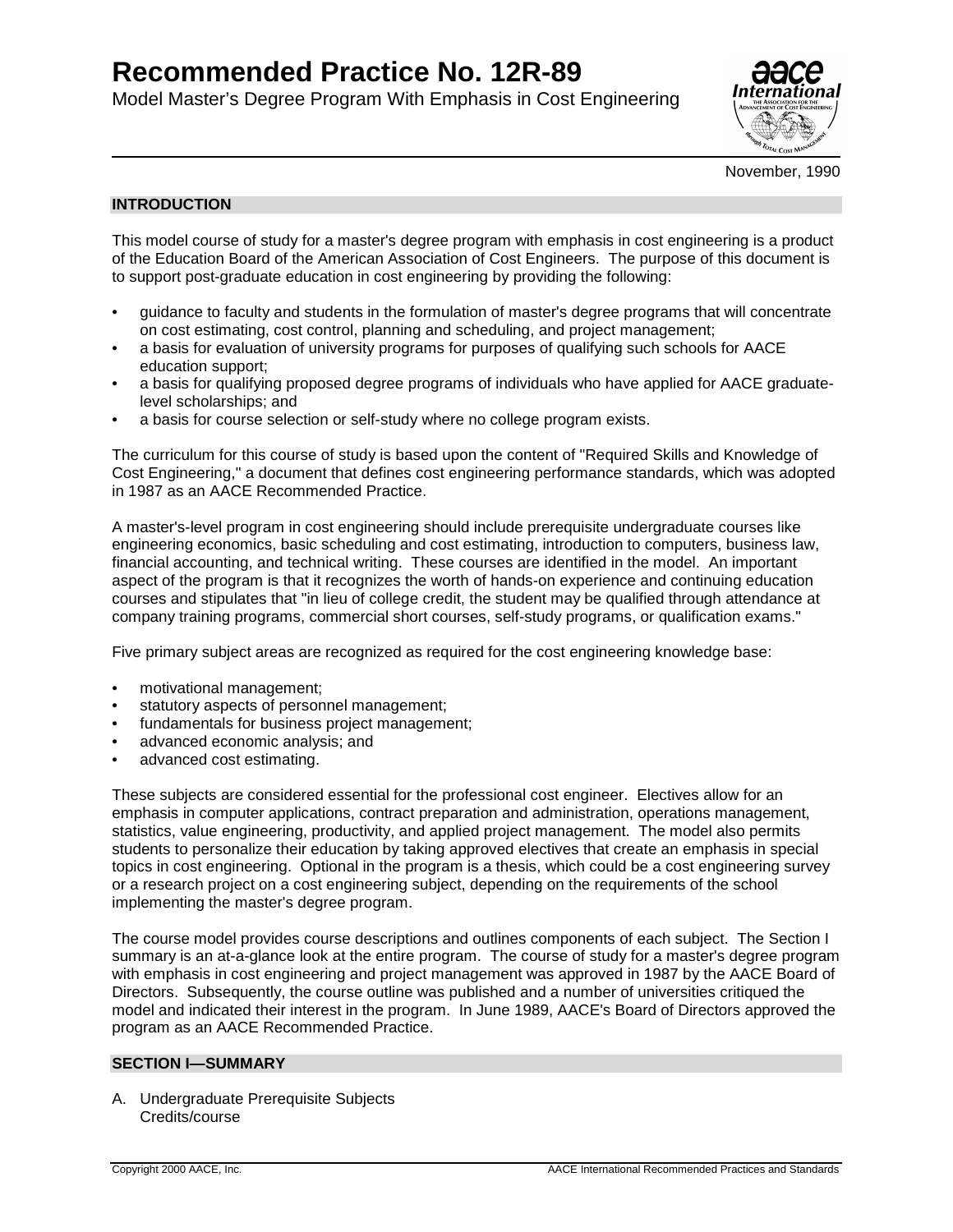- 2-3 Engineering Economics 3 Basic Cost Estimating
- 2-3 Basic Scheduling
- 3 Introduction to Computers
- 3 Business Law
- 3 Financial Accounting
- 3 Technical Writing
- 3 Speech Communication

## 22-24 credits

- B. Cost Engineering Required Subjects (15 credits in these subjects)
	- 3 Motivational Management
	- 3 Statutory Aspects of Personnel Management
	- 3 Fundamentals for Business/Project Management
	- 3 Advanced Economic Analysis
	- 3 Advanced Cost Estimating

#### 15 credits

- C. Cost Engineering Elective Subjects (Minimum of 15 credits from this group of subjects)
	- 3 Advanced Computer Subjects
	- 3 Computer Applications in Industry
	- 3 Operations Research (Operations Management)
	- 3 Statistics
	- 3 Value Engineering
	- 3 Methods and Productivity Improvement<br>3 Applied Project Management
	- 3 Applied Project Management
	- 3 Contract Documents
	- 3 Contract Administration
	- 3 Special Topics in Cost Engineering

## 15 credits minimum

- D. Cost Engineering Survey or Research Projects (0-4 credits)
	- Thesis or graduate report on cost engineering subject
- E. General Electives
	- Subjects as locally approved to round out degree program

## **SECTION II—COURSE CONTENT**

Capsulized descriptions of content for each of the courses identified in Section I follow. It is recognized that each university may use titles and package courses differently than listed. The important thing is for the total content of the program to incorporate as many as possible of the components noted in the descriptions.

A. Undergraduate Prerequisite Subjects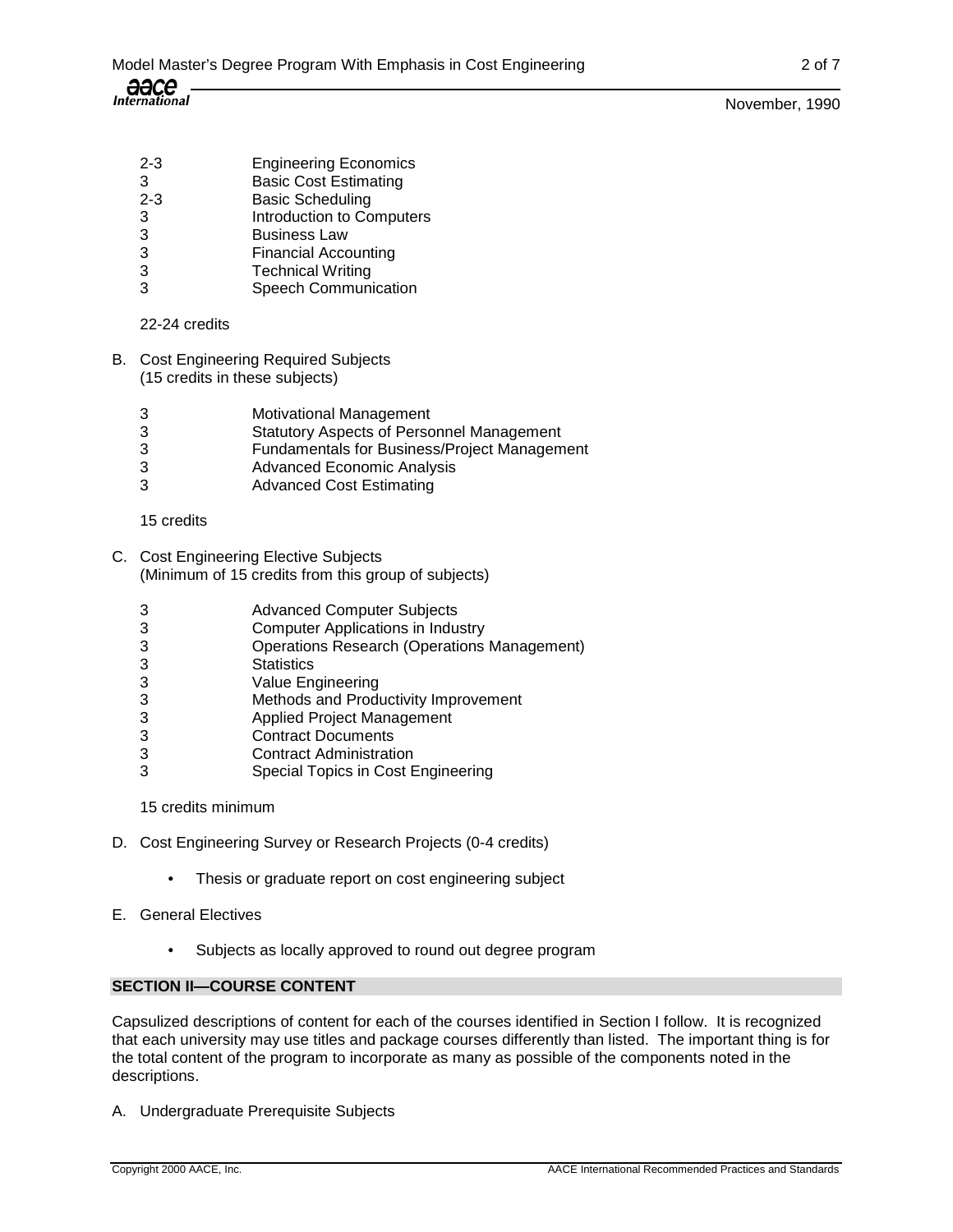These subjects are normally considered to be undergraduate level. An incoming candidate for a master's program who does not have college credit for any of these subjects should either add them to his/her total degree program or demonstrate proficiency in them to the satisfaction of the university. In lieu of college credit, the student may be qualified through attendance at company training programs, commercial short courses, self-study programs, or qualification exams.

- 1. Engineering Economics. The equivalent of a 2- to 3-credit course in the fundamentals of economic analysis. It should encompass at least these subjects:
	- Time value of money
	- Equivalence
	- Present value, future value
	- Rate of return
	- Depreciation/depletion
	- Methods for comparison of economic alternatives
	- Break-even analysis
	- Budgeting and cash flow
- 2. Basic Cost Estimating. The equivalent of a 3-credit course built around construction or manufacturing cost estimating which provides an introduction to definitive estimating. Includes these subjects:
	- Labor costs
	- Determination of work-hour requirements
	- Determination of materials requirements
	- Materials costs
	- Determining equipment requirements
	- Equipment costs
	- Equipment productivity
	- Overhead, indirect, and distributable costs
	- Risk costs and contingency
	- Inflation/Escalation
	- Profit
	- Practical exercise in pricing a construction project or a manufactured product
- 3. Basic Scheduling. The equivalent of a 2- to 3-credit course designed to provide basic proficiency in common scheduling techniques. These subjects should be included:
	- Barchart (Gantt) scheduling
	- Arrow diagram method (ADM) scheduling
	- Precedence diagram method (PDM) scheduling
	- Time-scaled networks
	- Line-of-balance charts
- 4. Introduction to Computers. The equivalent of a 3-credit course designed to provide basic computer literacy and programming capability. It should include these subjects:
	- Computer hardware and software nomenclature and functioning
	- Programming using a common engineering language
	- Introduction to a representative group of personal computer commercial software programs applicable to cost engineering
- 5. Business Law. The equivalent of a 3-credit overview of the body of law and case studies relating to business organizational forms, contracts, financing sources, documents of title, secured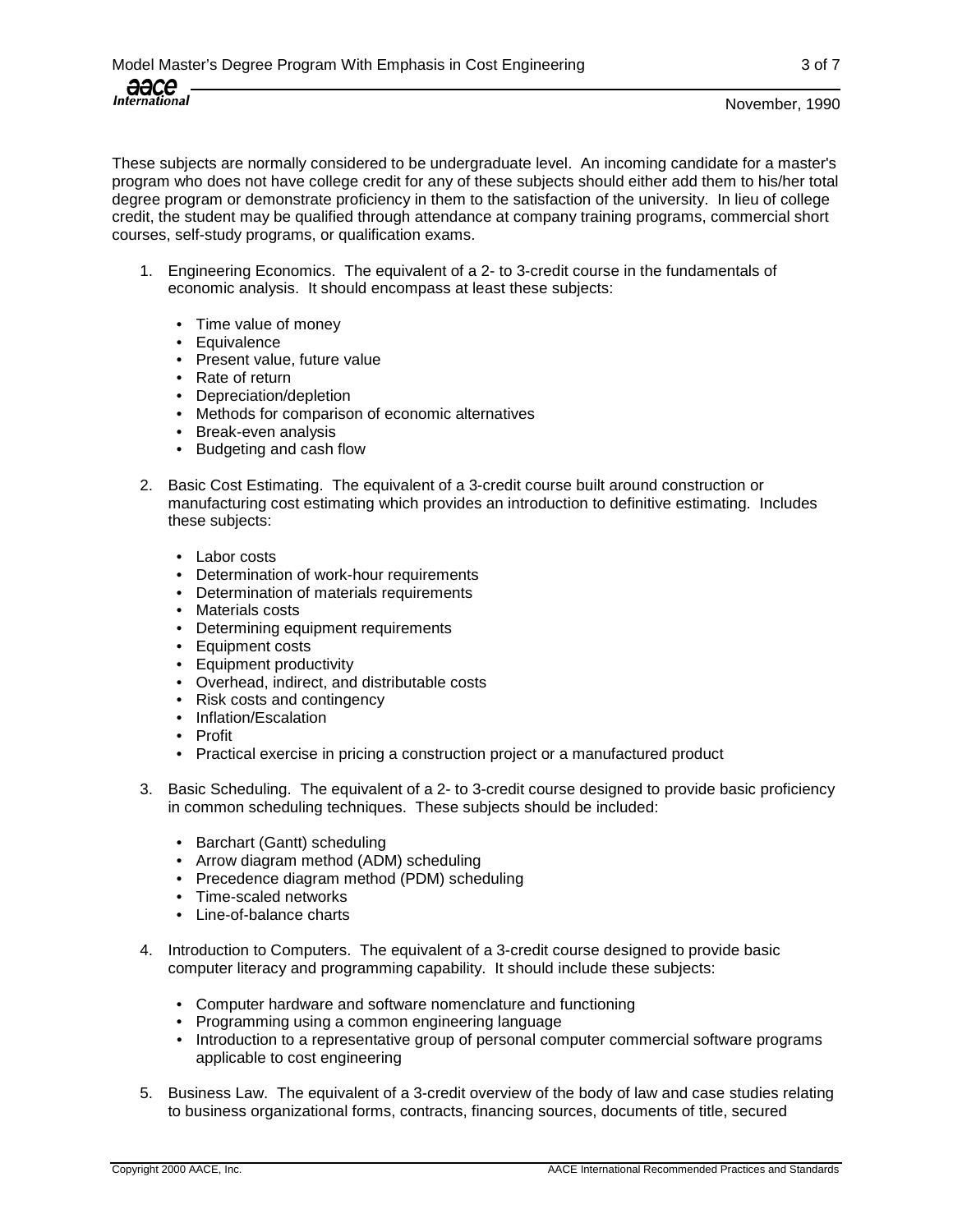transactions, investments, business taxation, insurance and bonding, bankruptcies and related subjects.

- 6. Financial Accounting. The equivalent of a 3-credit course in basic financial accounting.
- 7. Technical Writing & Effective Oral Communication. During the graduate study program the student must demonstrate competency in both written and oral communication gained through prior formal instruction or experience. Any deficiencies should be remedied through addition of formal classes to the degree program on these subjects.
- B. Cost Engineering Required Subjects.

Subjects in this category are intended to provide a basic background in business or project management and are considered essential for the professional cost engineer. It is estimated that the equivalent of approximately 12 credits of the degree program will be devoted to pursuing these subjects.

- 1. Motivational Management. A course in which the student is introduced to behavioral science theories and their application to effective management of personnel. Typical included subjects are:
	- Behavioral science theories
	- Motivators and demotivators of personnel
	- Effective communication
	- Leadership/management styles
	- Progressive, corrective discipline
	- Conflict management
	- Team building
	- Participative management
	- Practical applications through case studies
- 2. Statutory Aspects of Personnel Management. This course is intended to supplement the Motivational Management course by presenting statutory/regulatory factors which affect personnel management, the knowledge of these factors being essential as a "cost avoidance" tool. Included topics are:
	- Unions and collective bargaining
	- Equal Employment Opportunity, Affirmative Action, and similar statutory programs
	- Policies involving alien workers
	- Termination policies and Unemployment Compensation
	- Occupational Safety and Health Act
	- Worker's Compensation
	- Special hiring/training programs involving disadvantaged population groups
	- Current legal atmosphere relating to special personnel management matters (smoking, sexual harassment, substance abuse, etc.)
- 3. Fundamentals for Business/Project Management. This course covers internal organizational forms (functional, task force and matrix); management under union, merit and open shop conditions; employee benefit programs; planning and marketing of services; budgeting and cost control; business insurance and bonding; procurement practices; quality control; health, safety and morale programs; substance abuse control; environmental protection; programs for small, minority-owned, female-owned, and disadvantaged businesses; financial statements and other financial reporting.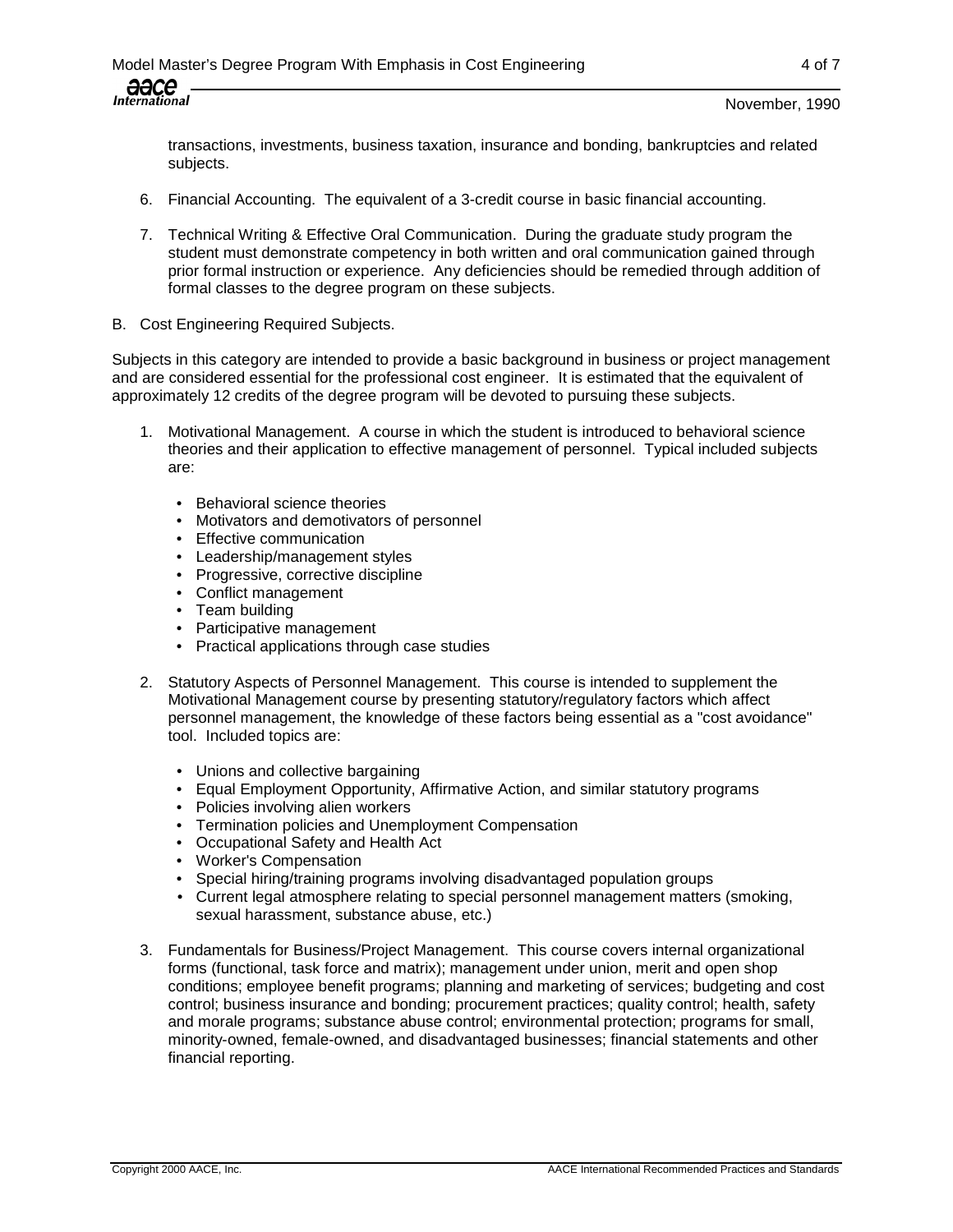- 4. Advanced Economic Analysis. This course is designed to demonstrate and apply principles of economic analysis to a variety of business situations and case studies. Typical of included subjects are:
	- Life-cycle cost analysis
	- Evaluation of purchase, lease, and rental options
	- Profitability studies
	- Benefit: cost studies
	- Value analysis
	- Budgeting and cash flow analysis
	- Inflation/Escalation
- 5. Advanced Cost Estimating. This course is designed to demonstrate cost estimating techniques and applications not covered in Basic Cost Estimating. Included subjects are:
	- Approximate estimating techniques
	- Capital cost estimating
	- Manufacturing and product cost estimating
	- Operating cost estimating
	- Indexes
	- Risk analysis
	- Integration of estimating with cost and schedule control
	- Computerized estimating systems
	- Probabilistic estimating
- C. Cost Engineering Elective Subjects

Students will select a minimum of 15 credits from this group of subjects.

- 1. Advanced Computer Subjects. This subject area includes the following possibilities:
	- High-level programming languages
	- Database management
	- Artificial intelligence
	- Computer modeling
	- Hardware design
	- Software program development
- 2. Computer Applications in Industry. This subject area deals with computers and computer programs within a specific industry and can include applications using commercial software and/or development of special software programs.
- 3. Operations Research (Operations Management). This subject area includes many topics which may be combined into one or more courses or included as portions of other courses. Potential topics are:
	- Decision theory
	- Systems theory
	- Linear and dynamic programming
	- Learning curves
	- Queuing
	- Optimization
	- Forecasting
	- Statistical quality control
	- Inventory control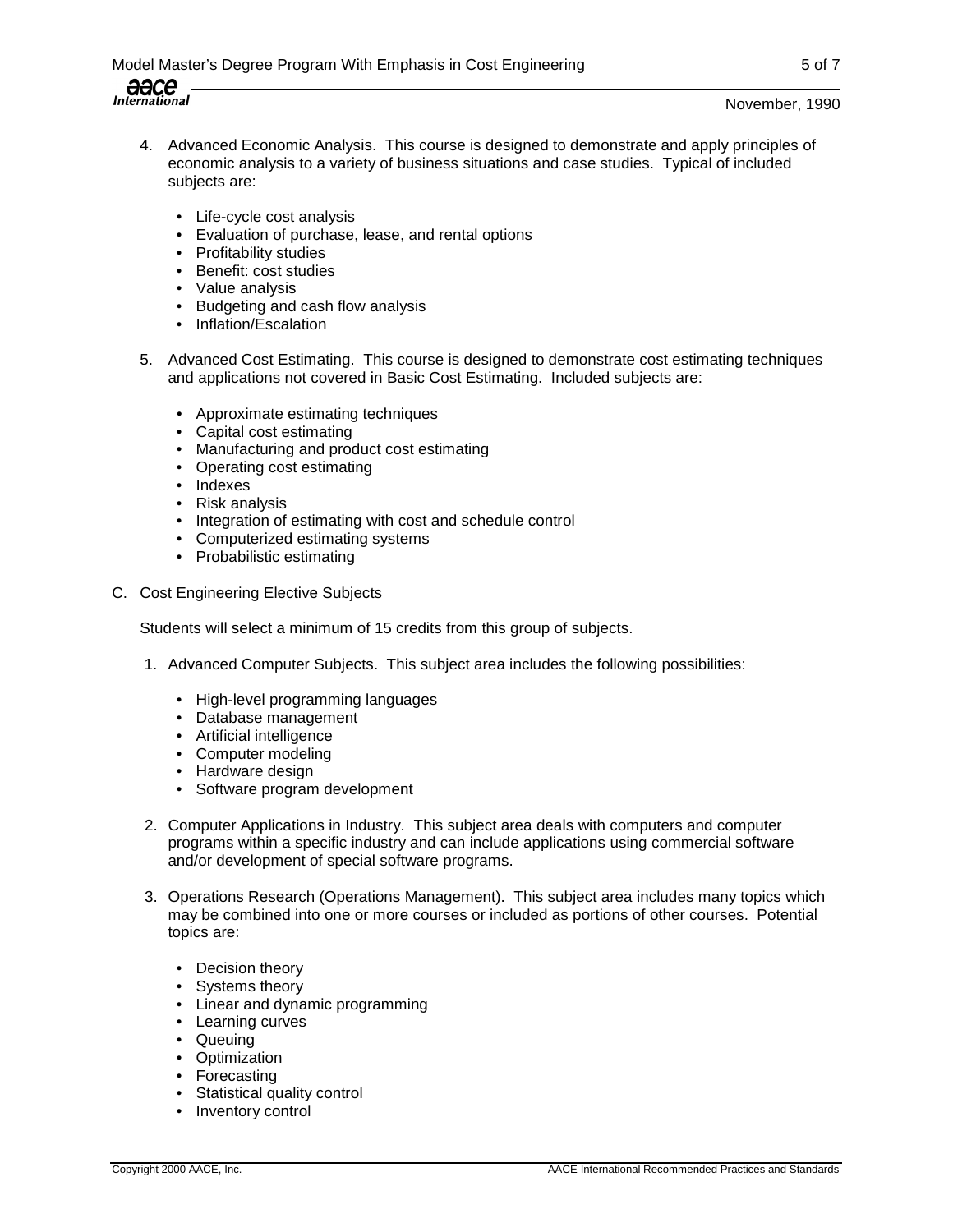- 4. Statistics. A traditional course in statistics which includes these topics:
	- Probability
	- Data collection
	- Frequency distribution
	- Sampling
	- Variance analysis
	- Correlation and regression
- 5. Value Engineering. Using life-cycle costs as a basis for evaluations, this course explains value engineering techniques. A practical exercise in which techniques are applied is normally a major element in this course.
- 6. Methods and Productivity Improvement. This subject area provides special tools to evaluate and improve project performance. Potential included topics are:
	- Time and motion studies
	- Constructability, operability, and maintainability analysis
	- Work sampling and time-lapse photography
	- Foreman and worker delay reporting
	- Quality circles and problem-solving teams
	- Suggestion programs
- 7. Applied Project Management. Topics in this group apply the principles of earlier subjects to a type of project. Potential topics include:
	- Project stakeholders and interests
	- Contract approaches for engineering, construction, and other services
	- Organizational structures for project management
	- Insurance and bonding
	- The impact of governmental regulation
	- Risk identification, evaluation, and control
	- Work breakdown structures and charts of accounts
	- Control schedules and budgets
	- Project plans:
	- Project controls Materials management Quality management **Subcontracting** Safety/loss control Environmental protection Construction equipment, tools, and heavy rigging **Security** Document control Startup (if applicable)
	- The special challenges of the fixed-price contract
	- The special challenges of "fast tracking"
	- In-process management: Short-range planning **Constructability** Status reporting Schedule management Earned-value control Analysis, trending, and forecasting